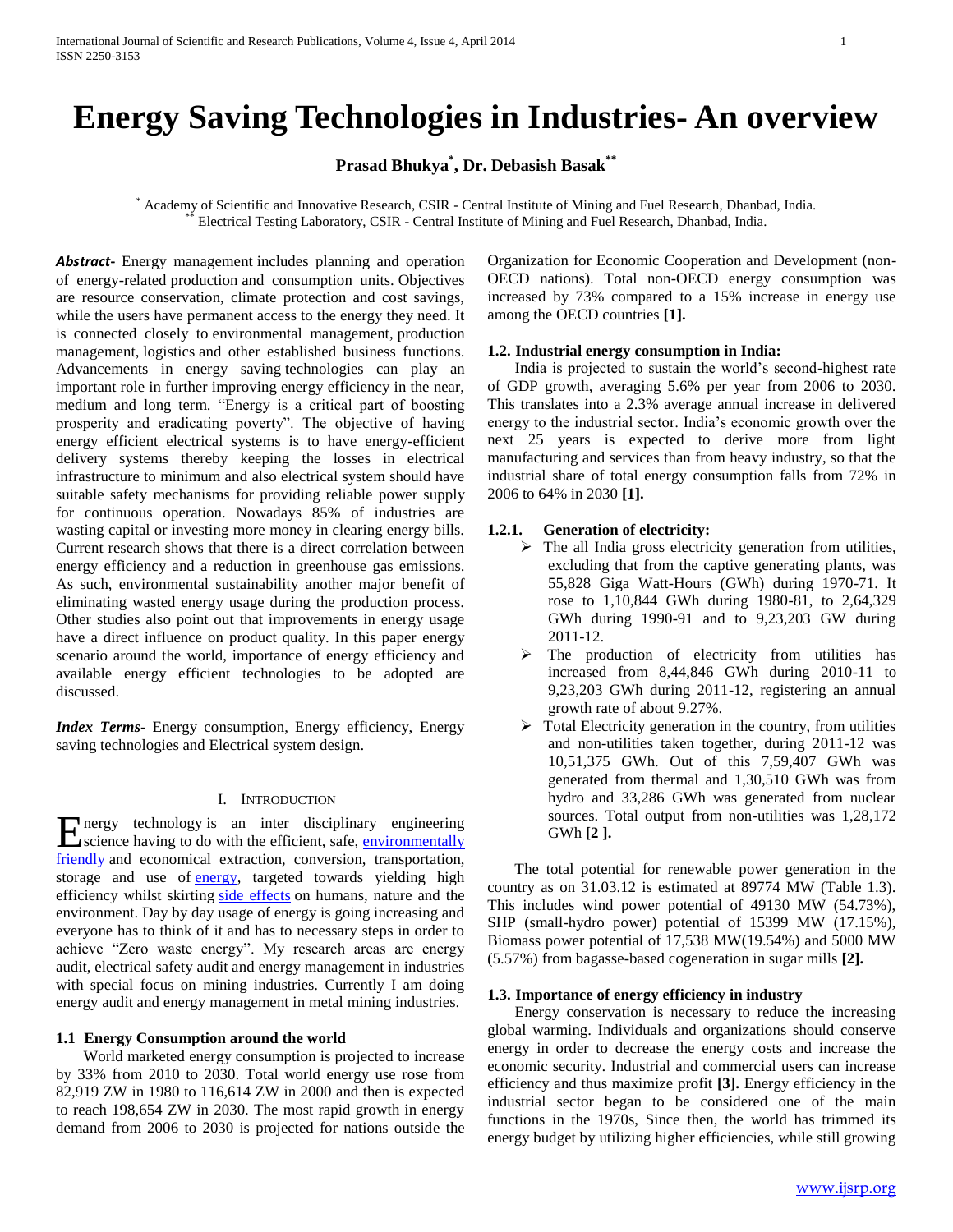economically, and has realized the importance of protecting the environment.

 Industrial consumption will more result in Concentration of greenhouse gases such as carbon dioxide, Sulphur dioxide, Nitrogen oxides and carbon monoxide which will have more impact on earth's climate.

#### II. ENERGY SAVING TECHNOLOGIES

## **2.1. Solar Light pipes:**

 The device shows the potential to daylight the inner parts of building and the theoretical calculations show that we are able to reduce 160 to 240 lux level without the use of any electrical energy source. If one corridor that for most office building the expected level of luminance is 300 lux that achieve 240 lux is considered a major achievement.

 In time where energy costs become exceeding high, then buildings will become more and more dependant all passive (non use of renewable sources of energy). The light pipe will lower energy consumption, improve the quality of light in the inner parts of building up to depths of 2 meters (or more) and also enable office buildings to have deeper floor depths **[4].**

 The light pipe solar energy lighting system delivers the clean light energy into building spaces and thereby saving electrical energy for lighting during daytime **[5].**

#### **2.2. Use of LED Lights:**

 Transparent plastic sheets can be used for illuminating the work area during daytime **[5].** L.E.D. replacements that can be used are less power consuming and produce better illumination. However it was practically measured at Tirap OCP, NEC, total power saving can be 70329 KW and in terms of money 379772.28 Rs can be saved. Thus, L.E.D. lighting system is superior over other conventional lighting systems like incandescent, metal halide, fluorescent, etc. Thus it is recommended that L.E.D. lighting system should come as an appropriate replacement of the usual conventional lighting systems **[6].**

#### **2.3. Air pre-cleaners:**

 As our most of the machines work in dusty environment, an Air precleaner reduce the filtering burden of the air cleaner element and helps the engine perform efficiently.

# **2.4. Maximum Demand Controllers:**

 In general in industries High-tension (HT) consumers have to pay a maximum demand charge in addition to the usual charge for the number of units consumed. This charge is usually based on the highest amount of power used during some period during the metering month. Maximum Demand Controller is a device designed to meet the need of industries conscious of the value of load management. Demand control scheme is implemented by using suitable control contactors. Audio and visual annunciations could also be used **[7].**

 Considerable savings can be realized by monitoring power use and turning off or reducing non-essential loads during such periods of high power use. This is very much useful in mining industries as they were investing much capital in paying maximum demand charges.

# **2.5. Automatic power factor controller:**

 In general in most of the industries power factor can be controlled with installation capacitor banks. In installation of capacitor banks there are various types of methods of installation of capacitor in order to improve power factor such as individual capacitors, fixed capacitors, automatic capacitors and combination of capacitors **[8].**

# **2.5.1. Methods of improving power factor:**

- 1. Streamlining the process by improving the electrical performance of the plant.
- 2. Replacing induction motors by synchronous motors of equal rating.
- 3. Replacement of under loaded motors with low rated motors.
- 4. Reduction of voltage of motors, which are regularly under loaded.
- 5. Restricting no load operation of motor.
- 6. Improving the motor repair quality.
- 7. Installation of capacitors.
- 8. Replacement or relocation of under loaded transformers **[9].**

 By improving the power factor of the load supplied from a transformer, the current through the transformer will be reduced thereby allowing more loads to be added. In practice it is less expensive to improve the power factor rather than replacing transformer by higher rating whichever suitable depends on requirements.

# **2.6. Fuel efficient engines :**

 These engines deliver more power and higher torque at lesser RPM and this will reduce fuel consumption of dumpers **[5]..** Fuel efficient engines can be tremendous opportunity for reducing fuel cost and reduces carbon pollution. Building and selling clean, fuel-efficient vehicles will encourage greater innovation and can put country on the right path to a stronger economy, a safer climate, and less reliance on oil. This is very much required for countries like India as they were being more rely on import of oil for industrial purposes **[10].**

 Nowadays these fuel efficient engines are being used for trucks, cars and other passenger and goods carriers. This is nothing but achieving or framing new clean vehicle standards. This can be used in many industries for movable vehicles and operating vehicles etc.

#### **2.7. Unmanned weighing bridge:**

 Unmanned weighing bridges avoid queuing of dumpers at weighing bridges and considerable savings in fuel is achieved due to automated weighing process **[5].**

# **2.8. Automatic power factor relay:**

 It controls the power factor of the installation by giving signals to switch on or off power factor correction capacitors. Relay is the brain of control circuit and needs contactors of appropriate rating for switching on/off the capacitors. There is a built-in power factor transducer, which measures the power factor of the installation and converts it to a DC voltage of appropriate polarity. This is compared with a reference voltage, which can be set by means of a knob calibrated in terms of power factor **[7].**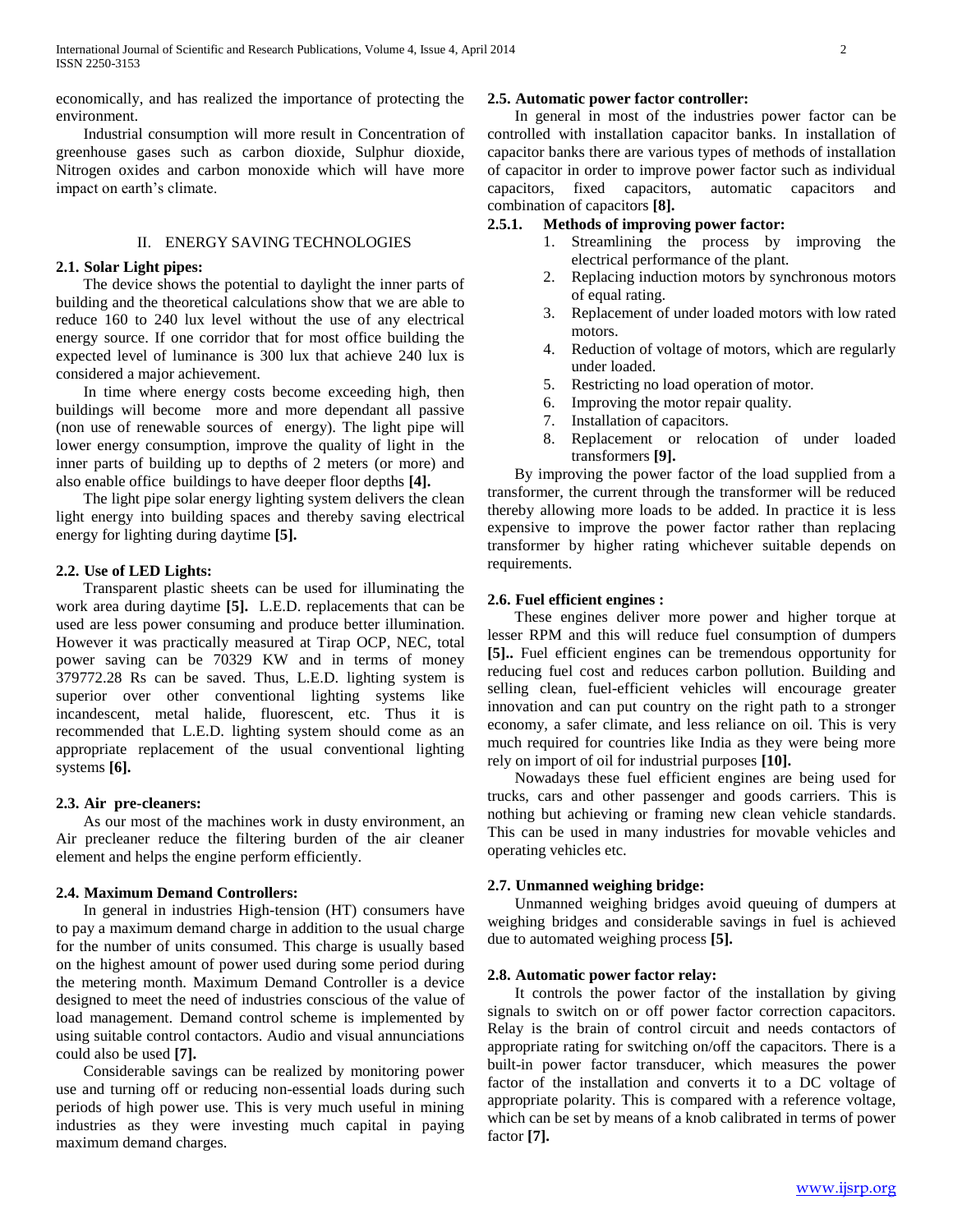# **2.9. Intelligent Power Factor Controller (IPFC):**

 This controller determines the rating of capacitance connected in each step during the first hour of its operation and stores them in memory. Based on this measurement, the IPFC switches on the most appropriate steps, thus eliminating the hunting problems normally associated with capacitor switching **[7].**

 According to simulation results by G. J. Delport and I. E. Lane, it was shown that various parameters such as electricity tariffs, process limitations, system configuration, production constraints and management requirements and variation of energy barriers like machine (capacity) constraints that are to be considered in mine energy planning for effective utilization of energy with cost benefit analysis **[11].**

# **2.10. Energy efficient motors:**

 Energy-efficient electric motors reduce energy losses through improved design, better materials, and improved manufacturing techniques.

# **Table 1: watt loss area and efficiency improvement by EE Motors**

| <b>Watts Loss Area</b> | <b>Efficiency Improvement</b>                                                                                                                                                               |
|------------------------|---------------------------------------------------------------------------------------------------------------------------------------------------------------------------------------------|
| 1. Iron                | Use of thinner gauge, lower loss core steel reduces eddy current losses. Longer<br>core adds more steel to the design, which reduces losses due to lower operating<br>flux densities.       |
| 2. Stator $I^2 R$      | Use of more copper and larger conductors increases cross sectional area of<br>stator windings. This lowers resistance (R) of the windings and reduces losses<br>due to current flow $(I)$ . |
| 3. Rotor $I^2 R$       | Use of larger rotor conductor bars increases size of cross section, lowering<br>conductor resistance $(R)$ and losses due to current flow $(I)$ .                                           |
| 4. Friction & Windage  | Use of low loss fan design reduces losses due to air movement.                                                                                                                              |
| 5. Stray Load Loss     | Use of optimised design and strict quality control procedures minimizes stray<br>load losses.                                                                                               |

 Above mentioned benefits can be achieved through energy efficient motors where constructional features have been explained step by step in above table.

#### **Figure 1: Standard Vs High efficiency Motor Characteristics (3 Phase Induction Motor)**



 In above graph, it was clearly presented comparison of high efficient motors with standard motor as motor rating on x-axis and efficiency on y-axis.

# **2.11. Soft starter:**

 Soft starters provides a reliable and economical solution to the problems like excessive wear and premature failure of chains, belts, gears, mechanical seals, etc by delivering a controlled release of power to the motor, thereby providing smooth, stepless Acceleration and deceleration. Motor life will be extended as damage to windings and bearings is reduced. Soft Start & Soft Stop is built into 3 phase units, providing controlled starting and stopping with a selection of ramp times and current limit settings to suit all applications **[7].**

# **Advantages of Soft Starter:**

- Less mechanical stress
- Improved power factor.
- Lower maximum demand.
- Less mechanical maintenance

## **2.12. Variable speed drives:**

 Most variable torque drives have Proportional Integral Differential (PID) capability for fan and pump an application, which allows the drive to hold the set point based on actual feedback from the process, rather than relying on estimation. High levels of accuracy for other applications can also be achieved through drives that offer closed-loop operation. Closedloop operation can be accomplished with either a field-oriented vector drive, or a sensor less vector drive. The field oriented vector drive obtains process feedback from an encoder, which measures and transmits to the drive the speed and/or rate of the process, such as a conveyor, machine tool, or extruder. The drive then adjusts itself accordingly to sustain the programmed speed, rate, torque, and/or position **[7].**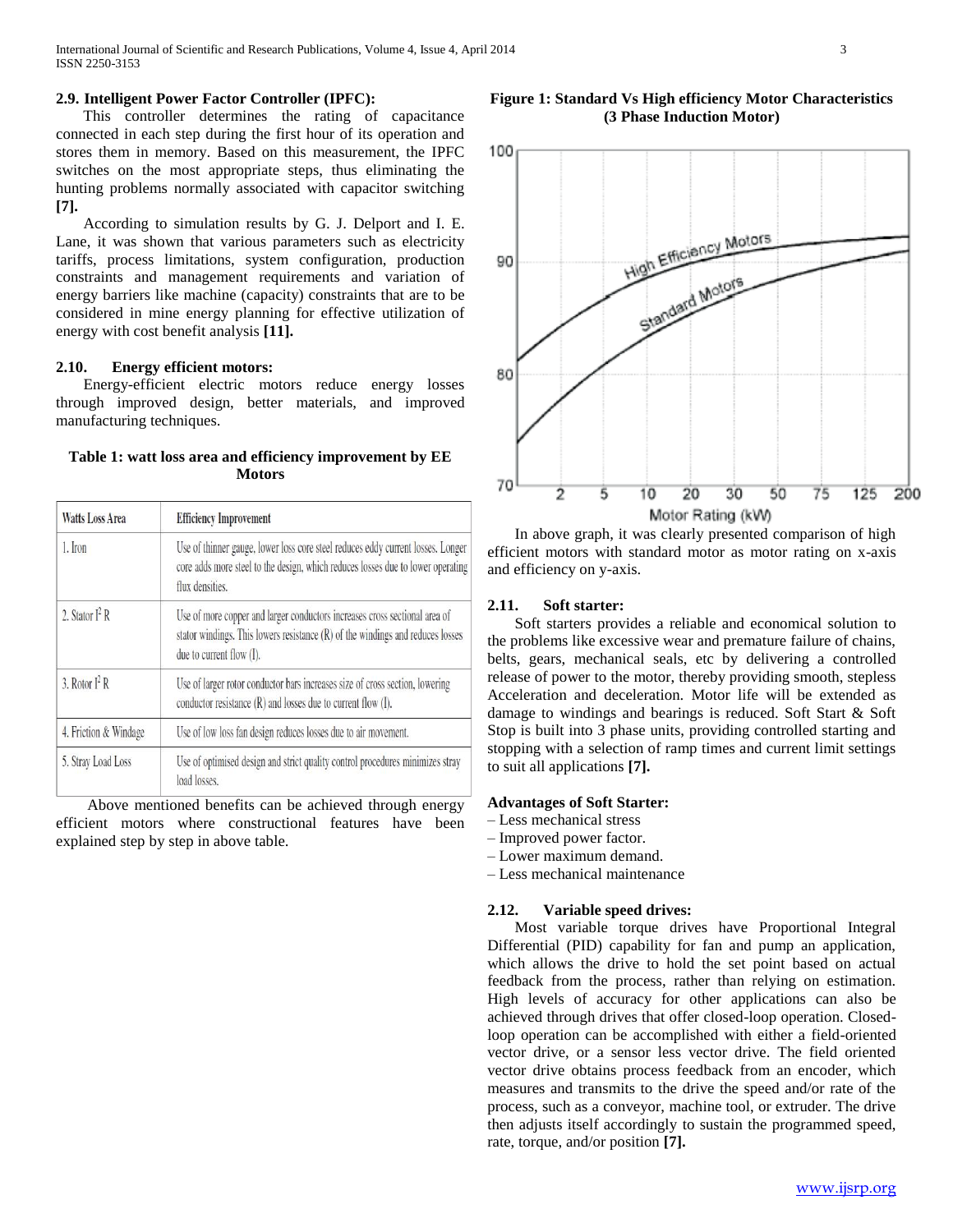Variable speed drives, on the other hand, gradually ramp the motor up to operating speed to lessen mechanical and electrical stress, reducing maintenance and repair costs, and extending the life of the motor and the driven equipment. There are various types of drives that present in market depends upon specific purpose of industry. Those are:

#### **2.12.1. Eddy current drives:**

 This method employs an eddy-current clutch to vary the output speed. The clutch consists of a primary member coupled to the shaft of the motor and a freely revolving secondary member coupled to the load shaft. The secondary member is separately excited using a DC field winding. The motor starts with the load at rest and a DC excitation is provided to the secondary member, which induces eddy-currents in the primary member. By varying the DC excitation the output speed can be varied to match the load requirements. The major disadvantage of this system is relatively poor efficiency particularly at low speeds **[7].**

# **2.12.2. Slip Power Recovery Systems:**

 Slip power recovery is a more efficient alternative speed control mechanism for use with slip ring motors. In essence, a slip power recovery system varies the rotor voltage to control speed, but instead of dissipating power through resistors, the excess power is collected from the slip rings and returned as mechanical power to the shaft or as electrical power back to the supply line. Because of the relatively sophisticated equipment needed, slip power recovery tends to be economical only in relatively high power applications and where the motor speed range is 1:5 or less **[7].**

#### **2.12.3. Fluid Coupling:**

 Fluid coupling is one way of applying varying speeds to the driven equipment, without changing the speed of the motor. Fluid coupling has a centrifugal characteristic during starting thus enabling no-load start up of prime mover, which is of great importance. By varying the quantity of oil filled in the fluid coupling, the normal torque transmitting capacity can be varied. The maximum torque or limiting torque of the fluid coupling can also be set to a pre-determined safe value by adjusting the oil filling **[7].**

# **2.13. Energy efficient transformer:**

 Most energy loss in dry-type transformers occurs through heat or vibration from the core. The new high-efficiency transformers minimize losses occurring in conventional type transformers. The conventional transformer is made up of a silicon alloyed iron (grain oriented) core. The iron loss of any transformer depends on the type of core used in the transformer. However the latest technology is to use amorphous material - a metallic glass alloy for the core and it can reduces energy losses over conventional (Si Fe core) transformers is roughly around 70%, which is quite significant and we can achieve maximum efficiency at low load also. Though these transformers are a little costlier than conventional iron core transformers, the overall benefit towards energy savings will compensate for the higher initial investment **[7].**

These results in lower transmission losses in the transformer compared to the normal transformer. As the heating in the transformer is also less it also results in fewer failure of transformer because of high winding temperature.

# **2.14. Electronic Ballast:**

 In an electric circuit the ballast acts as a stabilizer. Fluorescent lamp is an electric discharge lamp. The two electrodes are separated inside a tube with no apparent connection between them. When sufficient voltage is impressed on these electrodes, electrons are driven from one electrode and attracted to the other. The current flow takes place through an atmosphere of low pressure mercury vapor. Since the fluorescent lamps cannot produce light by direct connection to the power source, they need an ancillary circuit and device to get started and remain illuminated. The auxiliary circuit housed in a casing is known as ballast.

 The high frequency electronic ballast overcomes the above drawbacks. The basic functions of electronic ballast are:

- 1. To ignite the lamp
- 2. To stabilize the gas discharge

3. To supply the power to the lamp

 One of largest advantages of electronic ballast is the enormous energy savings it provides. This is achieved in two ways. The first is its amazingly low internal core loss, quite unlike old fashioned magnetic ballasts. And second is increased light output due to the excitation of the lamp phosphors with high frequency **[7].**

#### **2.15. Energy efficient Lighting controls:**

 There are various technologies which can be used for lighting controls like application of occupancy sensors, time based controls, day light controls and localized switching controls. Parameters to be considered for optimum lighting controls are different from technology to technology. It depends upon site conditions and the type of control we want.

 Air-conditioning and lighting are two of the major uses in electricity in every sector and building type across Malaysia and accounts for approximately 60% of national electricity use **[12].**

 Thus there is a great potential for saving electricity, reducing the emission of pollutant gases associated with electricity production, and reducing consumer energy costs through the use of more efficient air-con and lighting technologies as well as advance air-con and lighting design practices and control strategies **[13].**

#### III. CONCEPT OF ELECTRICAL SYSTEM DESIGN

 The following are the key components / guidelines for designing energy efficient electrical systems.

- 1. Power distribution systems for equipments, including outdoor and indoor substations, transformers, process control systems, industrial electrical service stations and protections systems.
- 2. Power outlet systems for movable electrical machineries or equipments, material handling systems and transportation systems.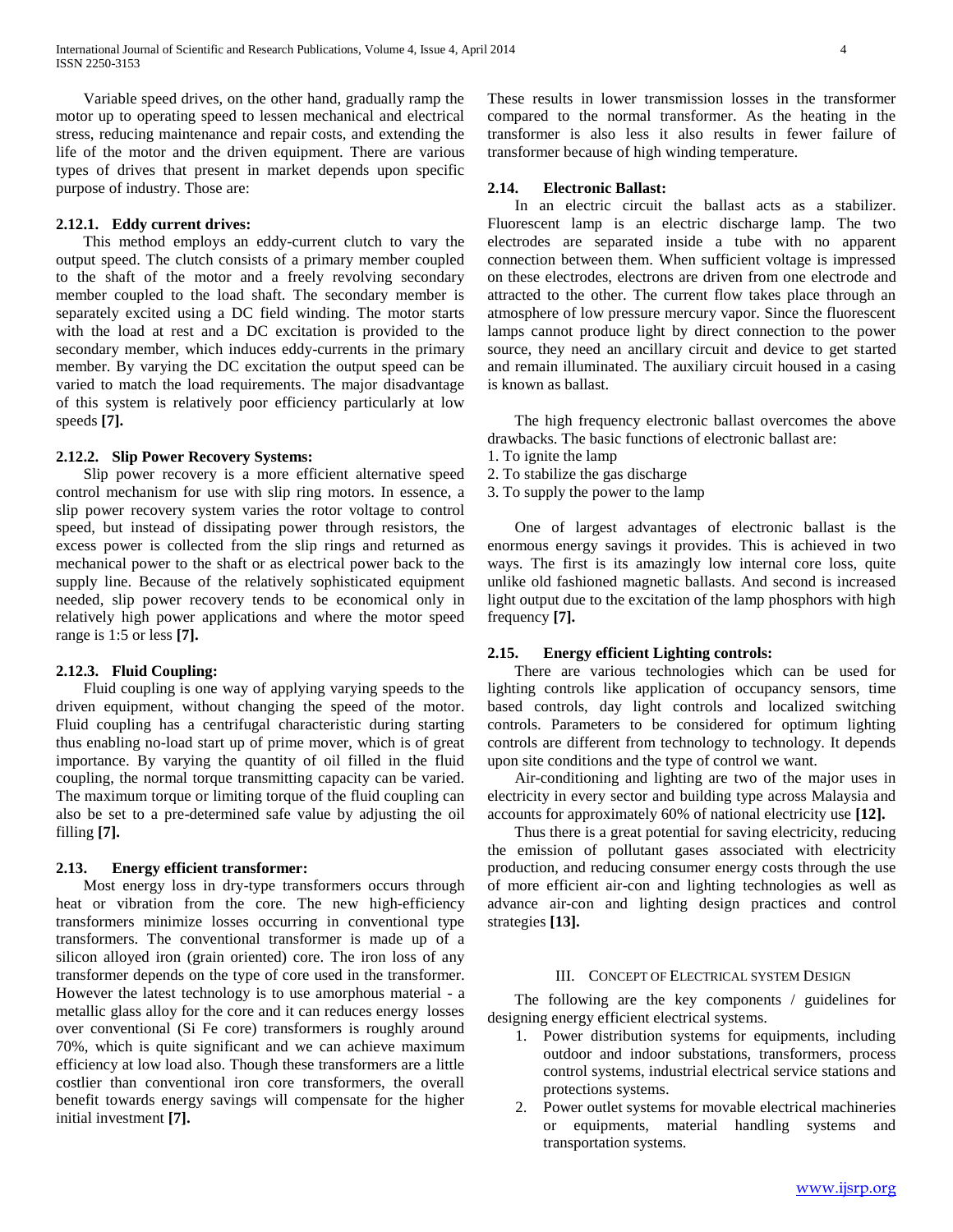- 3. Auxiliary systems like air conditioning and refrigeration's, compressed air systems, lightings, fire alarm systems, communications and computer based equipments.
- 4. DG sets/ co generation equipments/UPS/Inverters.

# **3.1. Basic considerations of flexible and energy efficient electrical systems are:**

- 1. Safety of life and properties including machineries/equipments.
- 2. Overall cost including the running costs.
- 3. Providing quality service.
- 4. Adherence to laid down procedures with accountability
- 5. Reliability of the system input supply and tolerance limits of interruptions.
- 6. Simplicity/flexibility of operations and maintenance
- 7. Location of plant substations and its deployment.
- 8. Data of electrical machineries/equipments, regulation and initial cost, including capitalization.
- 9. Technical parameters and specifications of materials to follow standards in construction, installations, protections, operations and maintenance.
- 10. Flexibility of plant distribution systems **[9].**

# **3.2. Power backup systems:**

# **3.2.1. DG Sets:**

 Nowadays, with drastically increase in power shortage, poor power quality, disturbances, increased energy costs, industries are put to tremendous obstacles resulting in production losses and this has made industries to buildup own generating or power backup systems. This made following advantages for industries:

- 1. Continuous power supply, free from utility power breakdown, grid disturbances etc. leading to better productivity, less interruptions in process restart systems.
- 2. Good power systems control obtained when operated in parallel with the utility supply system
- 3. Possibility of heat and electrical energy generation resulting in energy conservation and reduced energy costs.
- 4. Excess of electrical energy conservation can be supplied to the utility grid and can earn income or wheeling charges.
- 5. It can be well utilized as standby power supply mode and peak loading mode **[9].**

# **3.2.2. UPS / Inverters:**

 An interruptible power supply, UPS or battery back-up, is an electrical apparatus that provides emergency power to load when the input power supply system's fails. A UPS differ from emergency power supply system's **[14].**The efficiency level of inverters varies from 92-95% based on capacity **[9].** A UPS is typically used to protect hardware such as [computers,](http://en.wikipedia.org/wiki/Computer) [data](http://en.wikipedia.org/wiki/Data_center)  [centers,](http://en.wikipedia.org/wiki/Data_center) [telecommunication](http://en.wikipedia.org/wiki/Telecommunication) equipment or other electrical equipment where an unexpected power disruption could cause injuries, fatalities, serious business disruption or data loss. Most UPS devices provide an instant backup power supply as well as surge protection with units ranging in size, smallest for desktop computers and large ones for entire rooms or buildings **[15].**

#### IV. CONCLUSIONS

 In the above paper available and practicable energy saving technologies has been presented for benefit of industries for achieving energy efficiency. There are several technologies to improve existing systems for energy efficiency or otherwise we can go for adoption of alternate source of energy such as solar, wind, biomass, and oceanic energy etc. electrical safety audit and energy management definitely will be the greater importance and fruitful for coming generation and for attaining sustainable development.

# ACKNOWLEDGMENT

 The authors are thankful to the director, CSIR-Central Institute of Mining and Fuel research, Dhanbad, India for according permission to publish this paper. The views expressed in the paper are those of the authors and not necessarily of the organizations to which they belong.

#### **REFERENCES**

- [1] E.A. Abdelaziz , R. Saidur and S. Mekhilef, " A Review on Energy Saving Strategies in Industrial sector", University of Malaya, Malaysia, 2 September 2010, Renewable and Sustainable Energy Reviews 15 (2011) 150–168, www.elsevier.com/locate/rser.
- [2] "Energy Statistics 2013", Central Statistics office, Ministry of Statistics and Implementation Programme, Government of India (www..mospi.gov.in).
- [3] Mahlia TMI. Emissions from electricity generation in Malaysia. Renewable Energy 2002;27:293–300.
- [4] T.R. Hamzah, Yeang Sdn Bhd, Dr. Garcia Hansen, Dr. Ian Edwards and Professor Richard Hyde, "Light Pipes: An Innovative Design Device for Bringing Natural Daylight and Illumination into Buildings with Deep Floor Plan (Patent Applied)", © Ken Yeang (2003), FEER Asian Innovation Awards 2003, Malaysia, Website: www.trhamzahyeang.com
- [5] S K Tewari,"Energy conservation initiatives adopted in mines & plant", The Indian Mining & Engineering Journal,Vol.53 No.01, January 2014, pp. 16-17, © The IME Publications ISSN 0019-5944.
- [6] Hitesh Mishra "Study of application of L.E.D. lighting system in mines", B.Tech thesis, National Institute of Technology, Rourkela, May 10,2012.
- [7] Bureau of Energy Efficiency
- [8] Marlar Thein Oo, Ei Ei Cho, "Improvement of Power Factor for Industrial Plant with Automatic Capacitor Bank", PROCEEDINGS OF WORLD ACADEMY OF SCIENCE, ENGINEERING AND TECHNOLOGY VOLUME 32 AUGUST 2008 ISSN 2070-3740.
- [9] TERI, Development of building regulations and guidelines to achieve energy efficiency in Bangalore city, Renewable energy and energy efficiency partnership, www.teriin.org/ResUpdate/reep/ch\_6.pdf
- [10] http://www.ucsusa.org/assets/documents/clean\_vehicles/theroadahead.pdf.
- [11] G. J. Delport and I. E. Lane, "electricity cost management in mining", power engineering journal, 1996, Centre for New Electricity Studies, Department of Electrical and Electronic Engineering, University of Pretoria, Pretoria 0002, South Africa. E-mail: johan.delport@ee.up.ac.za
- [12] Schiler, Simplified Design of Building Lighting, John Wiley & Sons, New York, USA, 1992.
- [13] Noor M. Maricar and Md. Noah Jamal "Industrial Energy Audit using Data Mining Model Web Application" email: nmaricar@vt.edu
- [14] http://en.wikipedia.org/wiki/Uninterruptible\_power\_supply.
- [15] http://www.gamatronic.com/